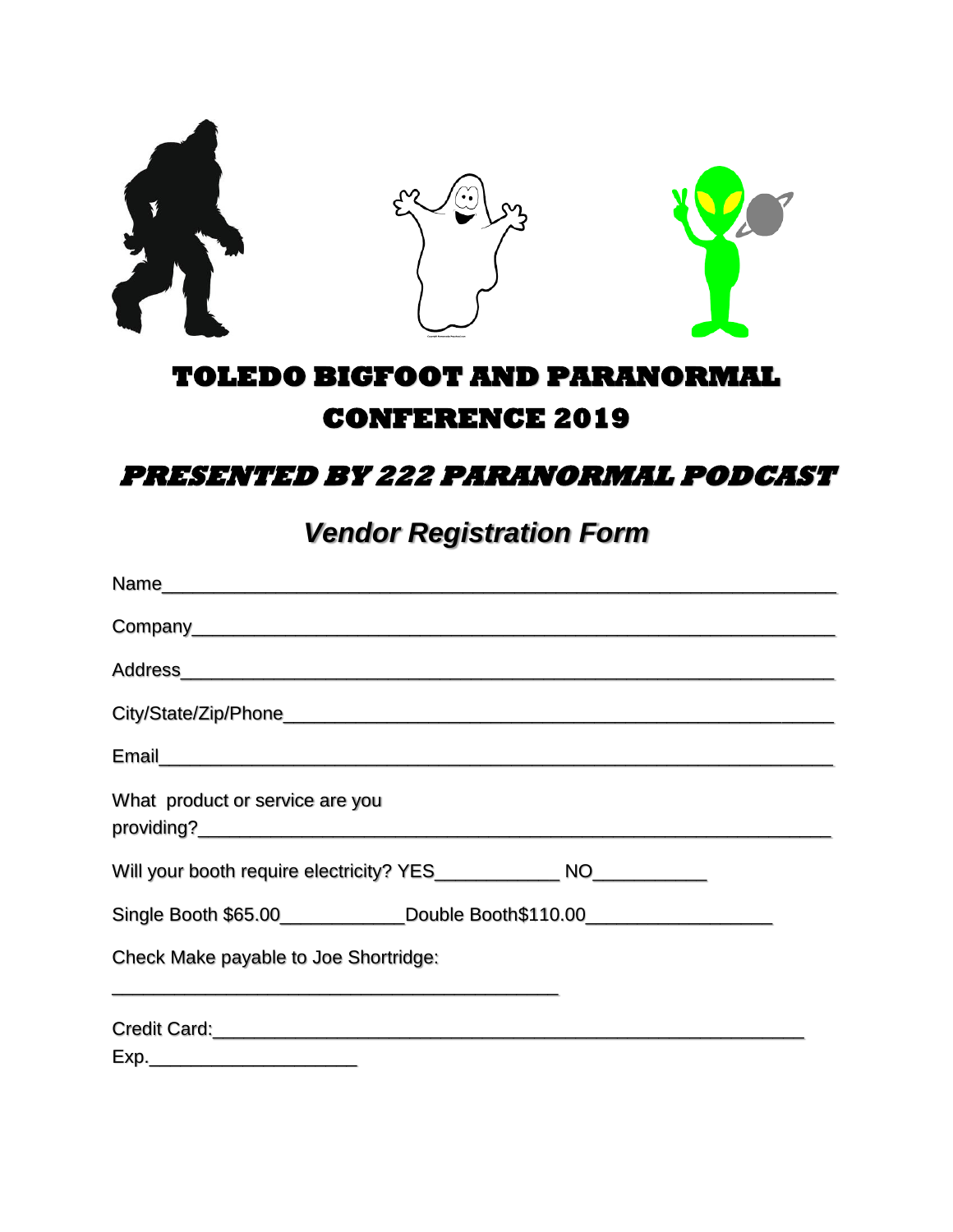| Name On Card | Sec |  |
|--------------|-----|--|
| Code:        |     |  |

Also Pay Pal: send to [222Paranormal@gmail.com](mailto:222Paranormal@gmail.com)

## **Rules:**

Tables are reserved for paying vendors. Only two persons per table get free admission. Any additional persons will have to pay entrance fee of \$10.

Electrical is limited so please note this will be given by first paid, so we encourage you to get your forms in early. Please bring your own power strips and cords. Table covering not provided. Tables are 8ft.

Set up is 9am, event starts at 11am runs till 4pm. No early departures please.

No refunds unless event is cancelled. Please be respectful of your fellow vendors and the space and let's make this a great event for all!

222 Paranormal Podcast has the right to accept or deny any applicant.

**Waiver and Release**. I hereby release and forever discharge and hold harmless 222 Paranormal Podcast, Joe Shortridge, Jennifer Shortridge and The Toledo Bigfoot and Paranormal Conference and its successors and assigns from any and all liability, claims, demands, and causes of action, of whatever kind of nature, either in law or equity, which may hereafter arise from my participation with The Toledo Bigfoot and Paranormal Conference and/or any project, activity, or event sponsored, managed, arranged, or promoted by, or otherwise affiliated or associated with The Toledo Bigfoot and Paranormal Conference.

I understand and acknowledge that this Release discharges 222 Paranormal Podcast, Joe Shortridge, Jennifer Shortridge and The Toledo Bigfoot and Paranormal Conference from any liability or claim that I may have against The Toledo Bigfoot and Paranormal Conference , with respect to any bodily or other injury, illness, death, or property damage that may result from my participation. I also understand that 222 Paranormal Podcast, Joe Shortridge, Jennifer Shortridge and The Toledo Bigfoot and Paranormal Conference does not assume any responsibility or obligation to provide financial assistance or other assistance, including, but not limited to, medical, health, or disability insurance, in the event of injury, illness, death, or property damage.